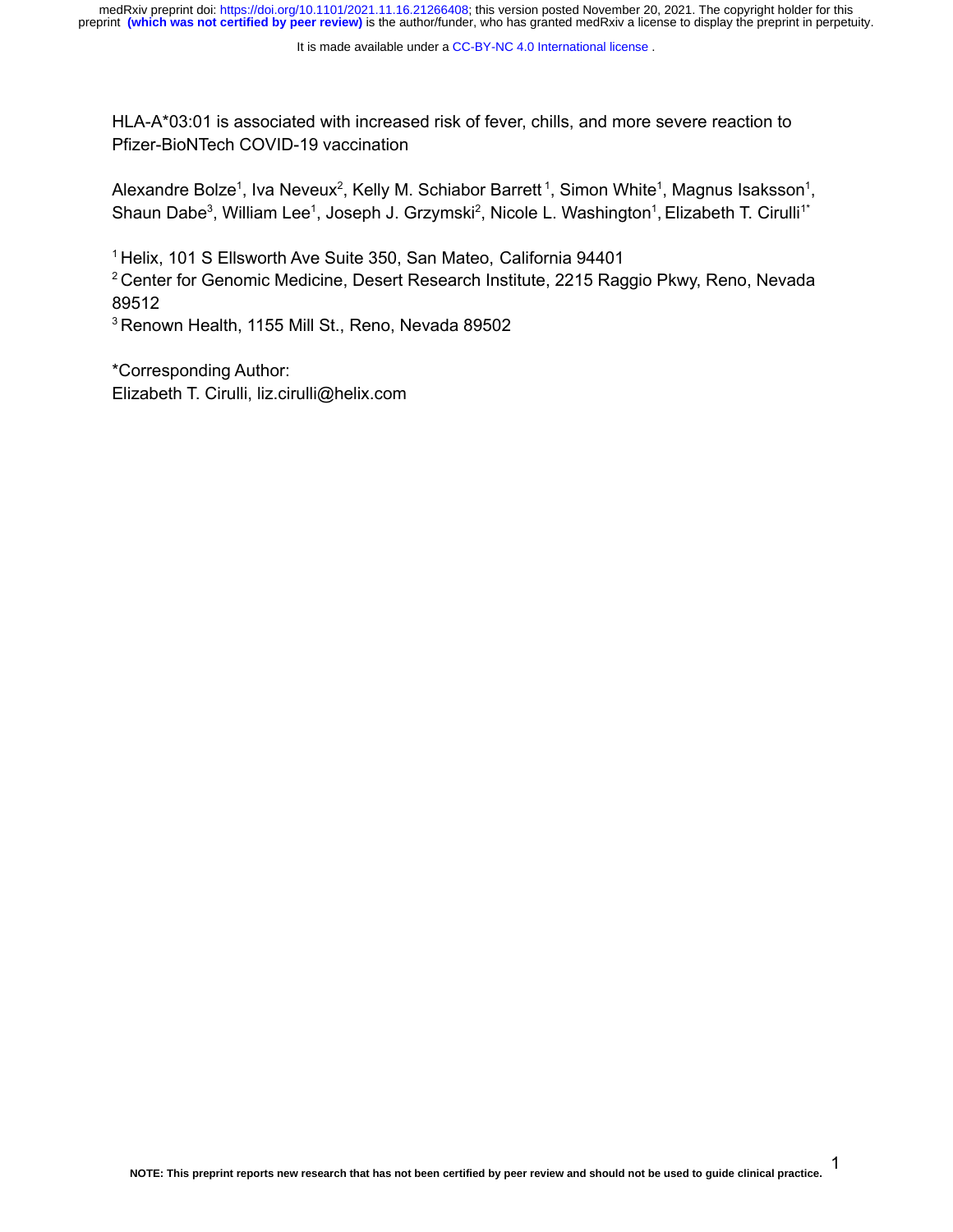It is made available under a [CC-BY-NC 4.0 International license](http://creativecommons.org/licenses/by-nc/4.0/) .

#### **Abstract**

COVID-19 vaccines are safe and highly effective, but some individuals experience unpleasant reactions to vaccination. As the majority of adults in the US have received a COVID-19 vaccine this year, there is an unprecedented opportunity to study the genetics of reactions to vaccination via surveys of individuals who are already part of genetic research studies. Here, we have queried 17,440 participants in the Helix DNA Discovery Project and Healthy Nevada Project about their reactions to COVID-19 vaccination. Our GWAS identifies an association between severe vaccine side effects and HLA-A\*03:01. This association was statistically significant only for those who received the Pfizer-BioNTech vaccine (BNT162b2; p=4.70E-11), but showed a trending association in those who received the Moderna vaccine (mRNA-1273; p=0.005) despite similar sample sizes for study. In Pfizer-BioNTech recipients, HLA-A\*03:01 was associated with a two-fold increase in risk of severe vaccine side effects. The effect was consistent across ages, sexes, and whether the person had previously had a COVID-19 infection. The reactions experienced by HLA-A\*03:01 carriers were driven by associations with chills, fever, fatigue, and in general feeling unwell.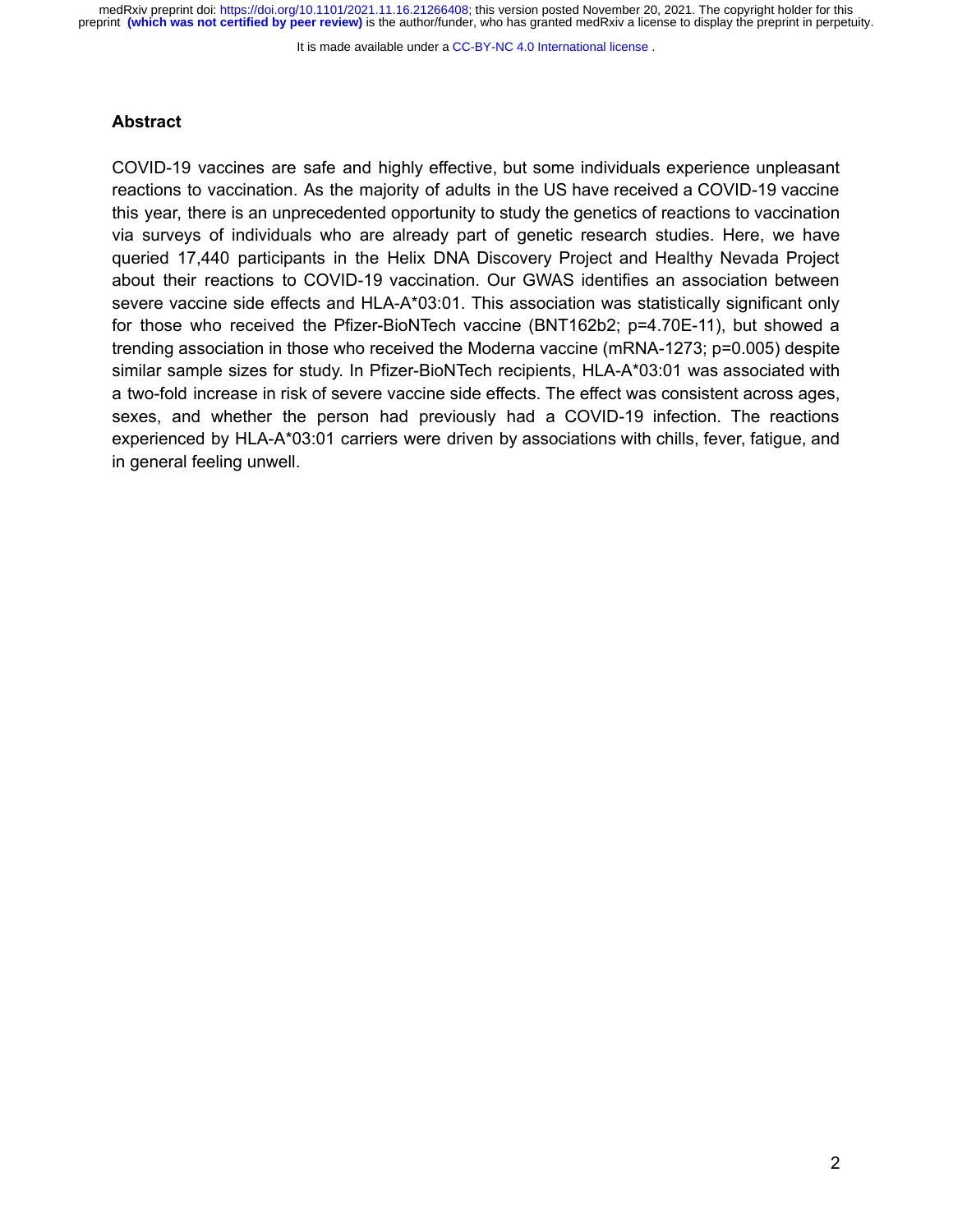It is made available under a [CC-BY-NC 4.0 International license](http://creativecommons.org/licenses/by-nc/4.0/) .

## **Introduction**

Less than one year after the first publication of a SARS-CoV-2 sequence, COVID-19 vaccines were developed, clinically tested and authorized to be administered in the general population. Within months, hundreds of millions of adults worldwide were vaccinated, and rates of hospitalization among vaccinated individuals dropped precipitously; potential side effects were mild<sup>[1](https://paperpile.com/c/dViNnc/4pSY)</sup>. During the clinical trials of mRNA vaccines (Pfizer-BioNTech BNT162b2 and Moderna mRNA-1273), both local reactions, such as pain at the injection site, and systemic symptoms such as fatigue, fever, chills, and myalgia were observed in some participants  $2,3$ . Both clinical trials showed that only a small fraction of these reactions could be categorized as severe, and most of the severe reactions followed the second dose. These studies raise the question of what factors explain the interindividual variability of reactions following COVID-19 vaccination.

Younger age and a personal history of SARS-CoV-2 infection prior to vaccination are two factors leading to increased reactogenicity to the vaccine<sup>[4](https://paperpile.com/c/dViNnc/8etY)</sup>. However, these factors alone do not explain the large interindividual variability in the degree of severity of the reaction following COVID-19 vaccination. The aim of this study is therefore to identify factors associated with severe reactions following COVID-19 vaccination. Similarly to our hypothesis that genetic factors play a role in the severity of COVID-19 disease<sup>[5,6](https://paperpile.com/c/dViNnc/vZ5T+0k8P)</sup>, we hypothesized that genetic factors help explain differences in reactions following COVID-19 vaccination. To test our hypothesis, we administered online surveys to 17,440 participants from the Helix DNA Discovery project and the Healthy Nevada Project asking about their vaccination status and their reactions following the vaccine. These surveys included questions about 4 local and 20 systemic symptoms, as well as the overall severity of the reaction and its impact on daily activities in the days following vaccination. These participants were previously sequenced with Helix Exome+ assay, which allowed us to perform rare and common variant genetic associations.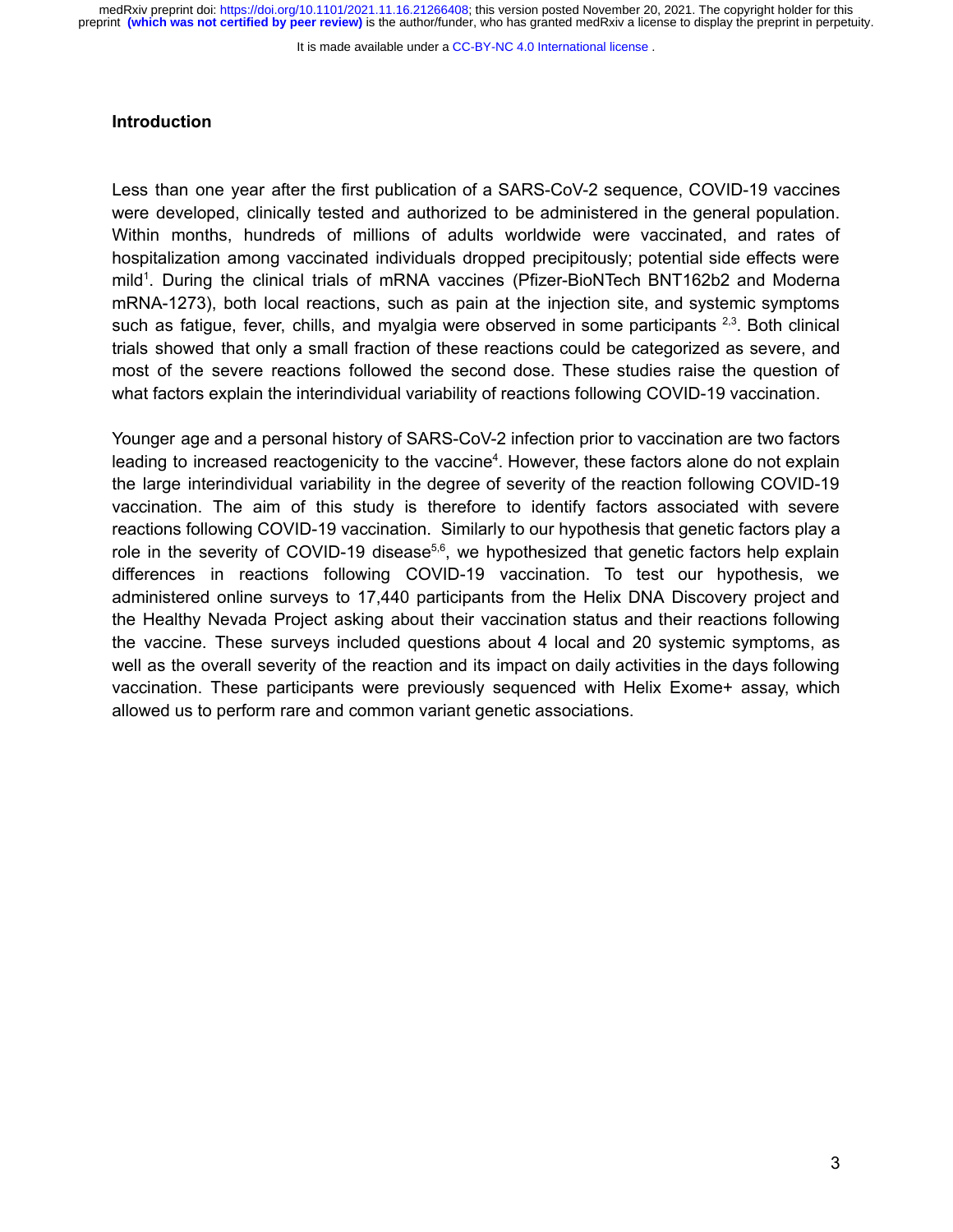It is made available under a [CC-BY-NC 4.0 International license](http://creativecommons.org/licenses/by-nc/4.0/) .

# **Methods**

# *Cohort and survey*

We administered an online survey in June and September of 2021 and received responses from 8,125 Helix DNA Discovery Project participants and 9,315 Healthy Nevada Project participants (Table  $1^{7,8}$  $1^{7,8}$  $1^{7,8}$ . These are unselected Helix customers and patients in the Renown Health System who chose to consent to participate in research projects and respond to our survey. The survey takes approximately 10 minutes to complete and can be found in the supplement. The participants in this cohort are aged 18 to 89+, 65% are female, and 85% are of European genetic ancestry (Table 1).

| Sample size                                                                                                                                                                                                                                                                       | 17,440                                                                                |
|-----------------------------------------------------------------------------------------------------------------------------------------------------------------------------------------------------------------------------------------------------------------------------------|---------------------------------------------------------------------------------------|
| Median age (range)                                                                                                                                                                                                                                                                | $58(18-89+)$                                                                          |
| N female $(\%^*)$                                                                                                                                                                                                                                                                 | 10,402 (64.9%)                                                                        |
| Genetic ancestry $N$ (%*)<br>African<br>East Asian<br>European<br>Hispanic<br>South Asian<br>Other / mixed ancestry                                                                                                                                                               | 264 (1.6%)<br>301 (1.9%)<br>13,643 (84.9%)<br>1,391 (8.7%)<br>60 (0.4%)<br>403 (2.5%) |
| N with COVID-19 vaccination (%)<br>Pfizer<br>Moderna<br>J&J<br>Other/Unsure                                                                                                                                                                                                       | 8,041 (46.1%)<br>7,086 (40.6%)<br>790 (4.5%)<br>227 (1.3%)                            |
| N with positive COVID-19 test before vaccination (%)                                                                                                                                                                                                                              | 1,280 (7.3%)                                                                          |
| N reporting vaccine reactions $(\%)$<br>4- Extreme difficulties / unable to perform daily routine<br>3- Severe difficulties with daily routine<br>2- Moderate difficulties with daily routine<br>1- Mild difficulties with daily routine<br>0- No difficulties with daily routine | 1,029 (8.0%)<br>1,237 (9.6%)<br>2,597 (20.2%)<br>3,502 (27.2%)<br>4,500 (35.0%)       |

#### **Table 1. Study and cohort information.**

\*The total here is adjusted to remove individuals who do not have their sex and ethnicity available: this demographic information was collected separately and was not yet available for some individuals for this round of analysis.

Respondents indicated whether they had been vaccinated and which vaccine type they had received. They rated the severity of their vaccine response as indicated in Table 1. They also answered questions about 24 specific side-effects that can occur after COVID-19 vaccination (see Supplemental survey). There were 3,323 individuals who took the survey in both June and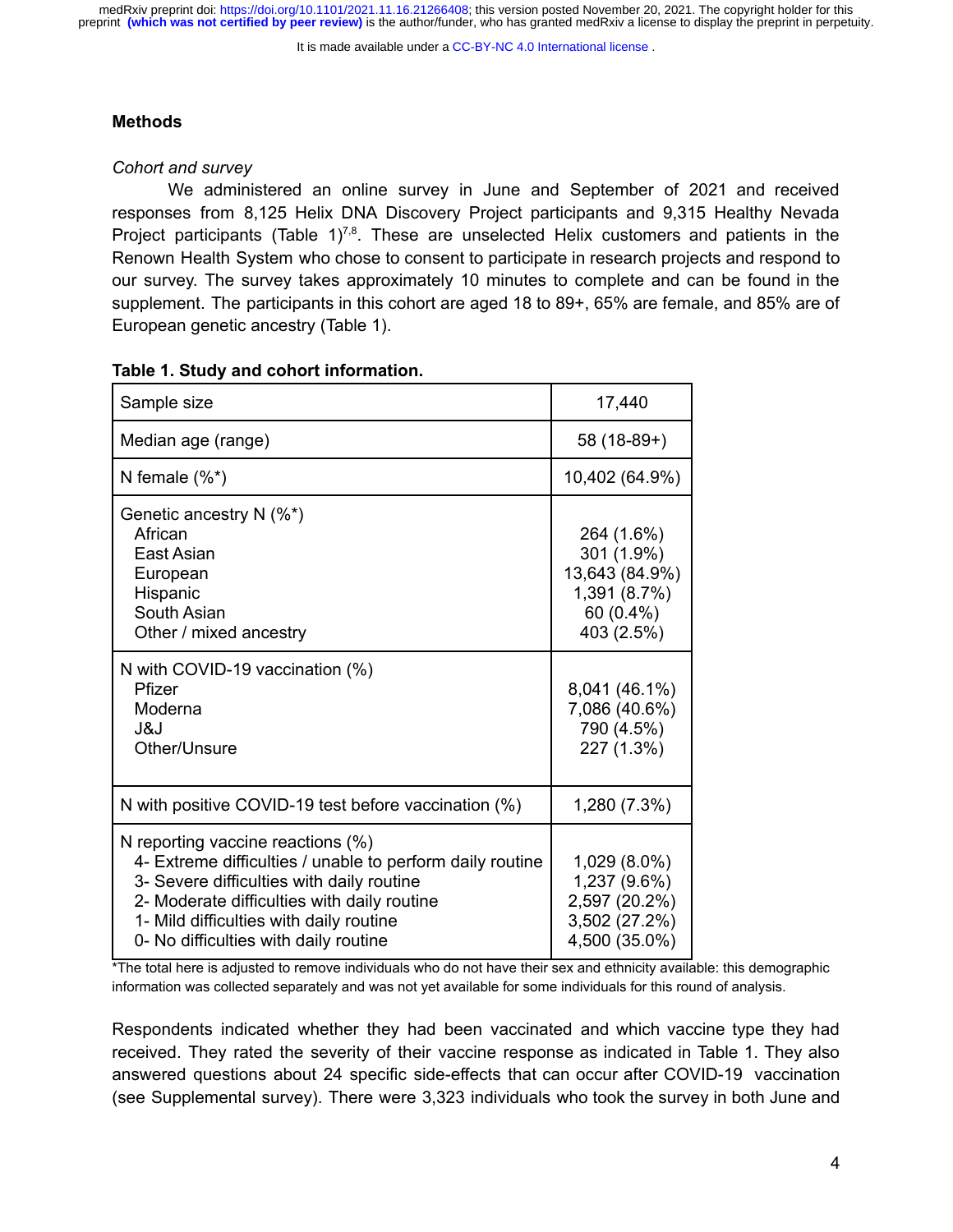#### It is made available under a [CC-BY-NC 4.0 International license](http://creativecommons.org/licenses/by-nc/4.0/) .

September, updating their COVID-19 vaccination status and infection status. For these individuals, the highest severity score and all reactions were used as a phenotype, regardless of in which survey either were reported.

# *Genotyping*

DNA samples were sequenced and analyzed at Helix using the  $Exome+^{\circ}$  assay as previously described<sup>[9](https://paperpile.com/c/dViNnc/Q5Faf)</sup>. Imputation of common variants was performed by pre-phasing samples and then imputing. Pre-phasing was performed using reference databases, which include the 1000 Genomes Phase 3 data. This was followed by genotype imputation for all 1000 Genomes Phase 3 sites with MAF>=1% that have genotype quality (GQ) values less than 20. Imputation results were then filtered for quality (GP>=0.95) so that only high precision imputed variant calls were reported<sup>[10](https://paperpile.com/c/dViNnc/yAT5)</sup>.

HLA genotypes for A, B, C, DPB1, DQA1, DQB1, and DRB1 were imputed using HIBAG with the default recommendations<sup>[11](https://paperpile.com/c/dViNnc/CxjC)</sup>. Individual genotypes were imputed using the model for the appropriate genetic ancestry for each individual<sup>[11](https://paperpile.com/c/dViNnc/CxjC)</sup>. Probabilities higher than  $0.5$  were used as genotype calls.

## *Genetic analysis*

We used Regenie for the genetic analysis<sup>[12](https://paperpile.com/c/dViNnc/Q44Nu)</sup>. Briefly, this method builds a whole genome regression model using common variants to account for the effects of relatedness and population stratification, and it accounts for situations where there is an extreme case-control imbalance, which can lead to test statistic inflation with other analysis methods. The covariates we included were age, sex, age\*sex, age\*age, sex\*age\*age, 10 PCs, type of COVID-19 vaccine, whether the individual had COVID-19 prior to getting vaccinated, and bioinformatics pipeline version. We only utilized phenotypes with at least 50 cases, with a minimum minor allele count (MAC) cutoff of 5.

As previously described, a representative set of 184,445 coding and noncoding LD-pruned, high-quality common variants were identified for building PCs and the whole genome regression model<sup>[9](https://paperpile.com/c/dViNnc/Q5Faf)</sup>. Each genetic ancestry group was analyzed separately: African, East Asian, European, Hispanic, South Asian.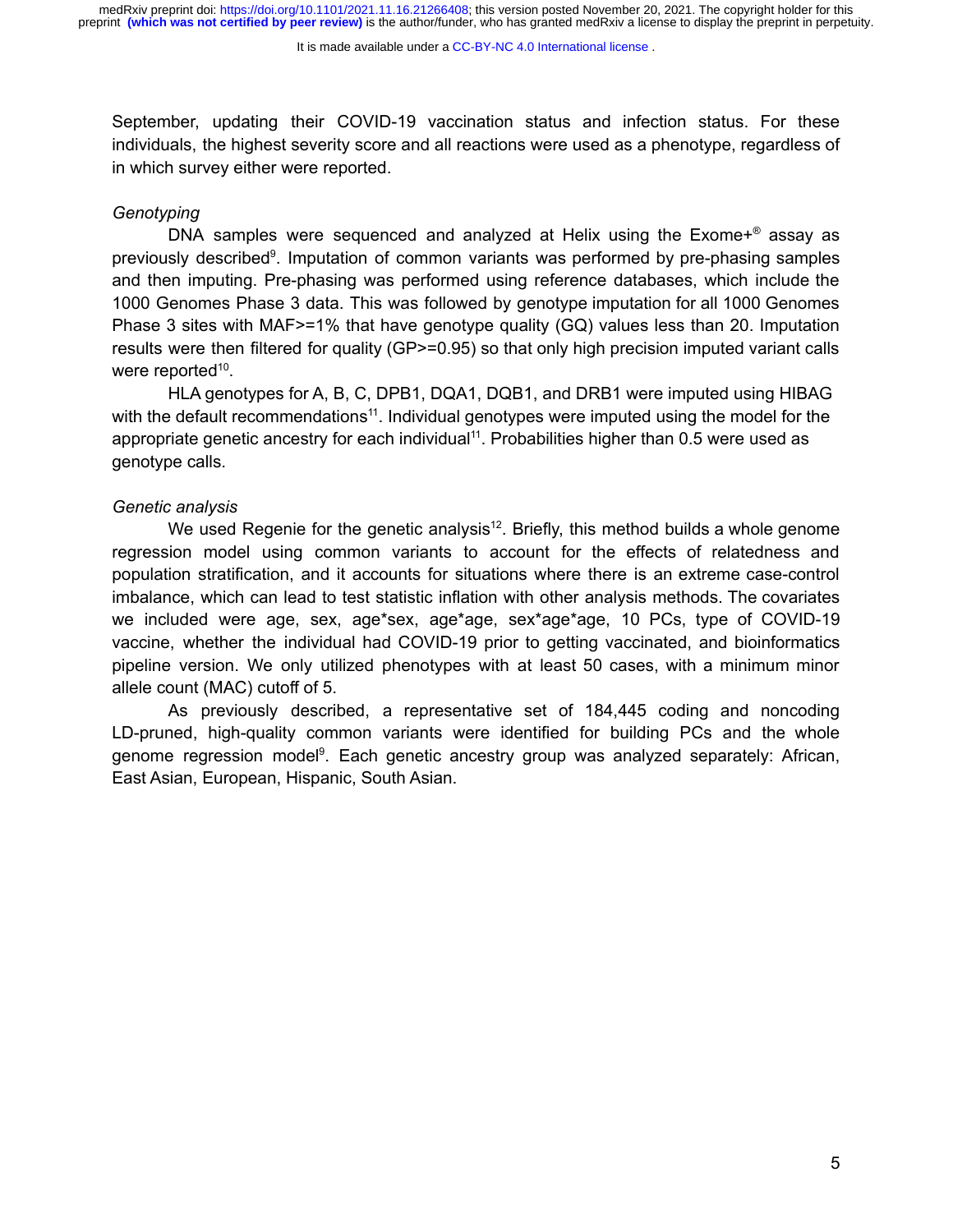It is made available under a [CC-BY-NC 4.0 International license](http://creativecommons.org/licenses/by-nc/4.0/) .

## **Results**

## *A minority of individuals have a severe reaction following COVID-19 vaccination*

We received survey responses from 8,125 Helix participants and 9,315 HNP participants in June and September 2021. As a control, we first checked whether we observed the same trends as reported in the clinical trials of the Pfizer-BioNTech, Moderna and J&J COVID-19 vaccines. The large majority of participants in these clinical trials did not have a personal history of SARS-CoV-2 infection. To assess the frequency of reactions in our cohort, we therefore restricted our initial analysis to participants who reported no previous infection by SARS-CoV-2. Our results were in agreement with what was previously reported<sup>[2,3](https://paperpile.com/c/dViNnc/vaEI+I9s8)[,13](https://paperpile.com/c/dViNnc/Sc9Z)</sup>. For the Pfizer-BioNTech vaccine, we observed that only 2.7% of individuals (152 of 5,590) had a severe or extreme reaction after the first dose, and 10.2% (569 of 5,583) had a severe or extreme reaction after the second dose (Figure S1). For the Moderna vaccine, we observed that 4.4% of individuals (243 of 5,575) had a severe or extreme reaction after the first dose, and this number grew to 19.5% (1,083 of 5,558) after the second dose (Figure S1). For the J&J vaccine, we observed that 17.7% (80 of 452) had a severe reaction after the single dose (Figure S1). Moreover, we observed a higher number of severe reactions in respondents 18-55 years old compared to those over 55 (Figure S1). These analyses supported the observation that there are large differences in reactions to COVID-19 vaccination between individuals, and validated our self-reported survey as a reliable tool to investigate the genetic basis of these differences.

# *GWAS identifies HLA region associated with severe reaction to COVID-19 vaccination*

To test our hypothesis that genetic variation drives some of the differences seen in vaccine reaction, we performed a genome-wide association study (GWAS) using a phenotype of extreme or severe reaction (1,709 cases) compared to no or mild reaction (6,203 controls). Individuals reporting moderate reaction were excluded from the GWAS (Table 1). Our analysis of 12,602,619 SNPs identified 188 genome-wide significant variants on chromosome 6 (p<5e-8; Figure 1). The lead SNP was rs144943243 / chr6:29820015:AAAAT:A, p=3.51E-11. This variant is in a region of AAAT repeats found upstream of *HLA-G*, with a MAF of 24% in the European genetic ancestry subset of our cohort.

We next analyzed imputed HLA types against the phenotype to identify whether a specific HLA type was associated with the GWAS signal. We identified a significant association with HLA-A\*03:01 (p=5.00E-11), which had a MAF of 15% in the European genetic ancestry subset of our cohort. The distribution of HLA-A\*03:01 across the globe is shown in Figure  $S2^{14}$  $S2^{14}$  $S2^{14}$ . A regression including both this HLA type and rs144943243 identified similar signals for each variant, with rs144943243 retaining a better p-value in a joint analysis. The subsequent analyses assessing the impact of the genetic variant by phenotype lead to similar results for rs144943243 and HLA-A\*03:01. In this manuscript, we decided to show the results for HLA-A\*03:01, a common allele for the well-studied *HLA-A* gene.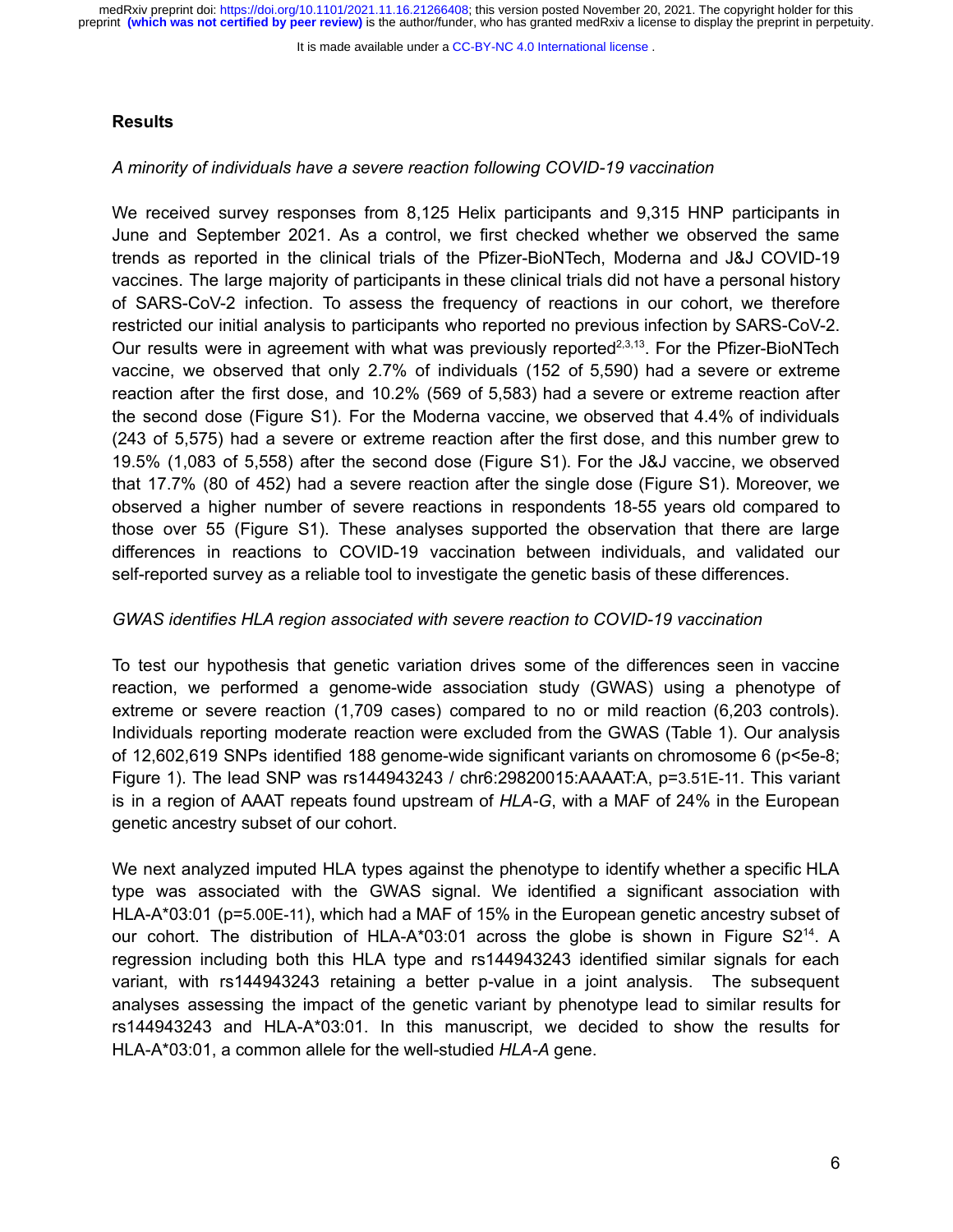It is made available under a [CC-BY-NC 4.0 International license](http://creativecommons.org/licenses/by-nc/4.0/) .



**Figure 1.** Manhattan plot for main phenotype of severe / extreme vaccine reaction against mild or no reaction to any vaccination event with Pfizer-BioNTech, Moderna, J&J, or other COVID-19 vaccines. The lambda GC was 1.07.

#### *HLA-A\*03:01 association is specific to vaccine type*

HLA-A\*03:01 had an odds ratio (OR) of 1.5 for individuals to experience a severe / extreme vaccine reaction as opposed to a mild or no reaction. We found that this effect was additive, with individuals with 1 copy of HLA-A\*03:01 having a phenotype intermediate to those with 0 or 2 copies (Figure 2). We found the effect of this variant to track similarly across age, sex, and whether the person had a history of SARS-CoV-2 infection prior to vaccination (Figure 2, S3). However, our analyses beyond European (p=5.00E-11, OR=1.6) and Hispanic (p=2.93E-04, OR=2.7) genetic ancestries were underpowered to identify associations (Table S1). We also observed that most of the effect seems to occur at the second dose for two-dose vaccines (Figure S4), and that severe reactions subsided within 2 days for 66% of those who experienced severe reactions (Figure S5).

Importantly, we identified that the association signal came almost entirely from reactions to the Pfizer-BioNTech vaccine (p=4.70E-11, OR=2.07), with very little impact on Moderna vaccine response (p=0.005, OR=1.32) despite similar sample sizes for analysis (Pfizer 552 cases vs. 3,142 controls; Moderna 1,018 cases vs. 2,592 controls). While the main phenotype of severe / extreme reaction was more common in Moderna recipients compared to Pfizer-BioNTech recipients, even restricting to a more stringent case definition did not result in statistical significance for the Moderna subset ( $p=0.008$ ,  $OR=1.5$ ; 473 extreme reaction cases vs. 1,425 no reaction controls). The sample sizes for those who received J&J or other vaccinations were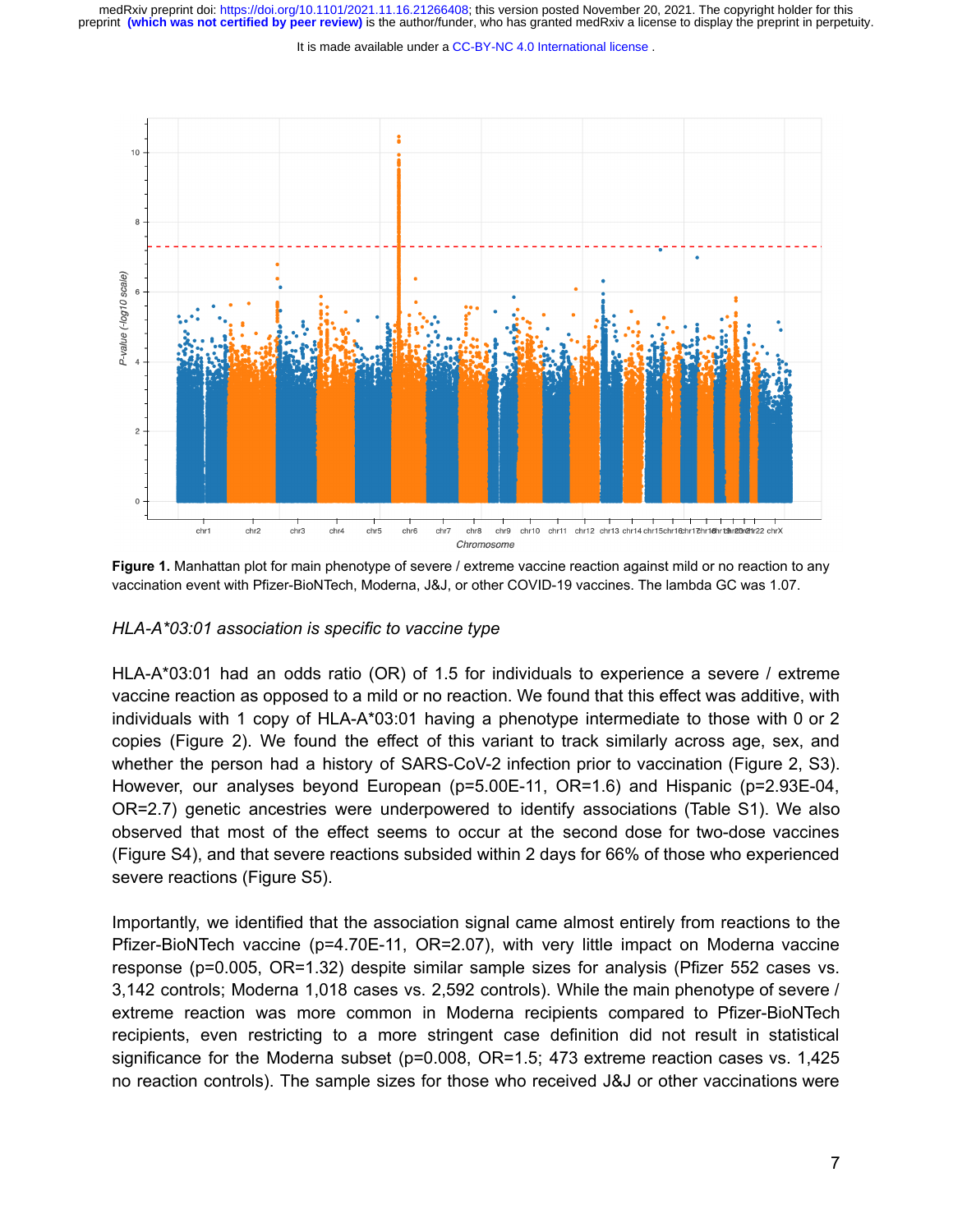medRxiv preprint doi: [https://doi.org/10.1101/2021.11.16.21266408;](https://doi.org/10.1101/2021.11.16.21266408) this version posted November 20, 2021. The copyright holder for this<br>preprint (which was not certified by peer review) is the author/funder, who has grante

It is made available under a [CC-BY-NC 4.0 International license](http://creativecommons.org/licenses/by-nc/4.0/) .

too low to clearly assess an association. Detailed counts of reaction severity split by genetic ancestry, HLA-A\*03:01 status, and vaccine type are reported in Table S1.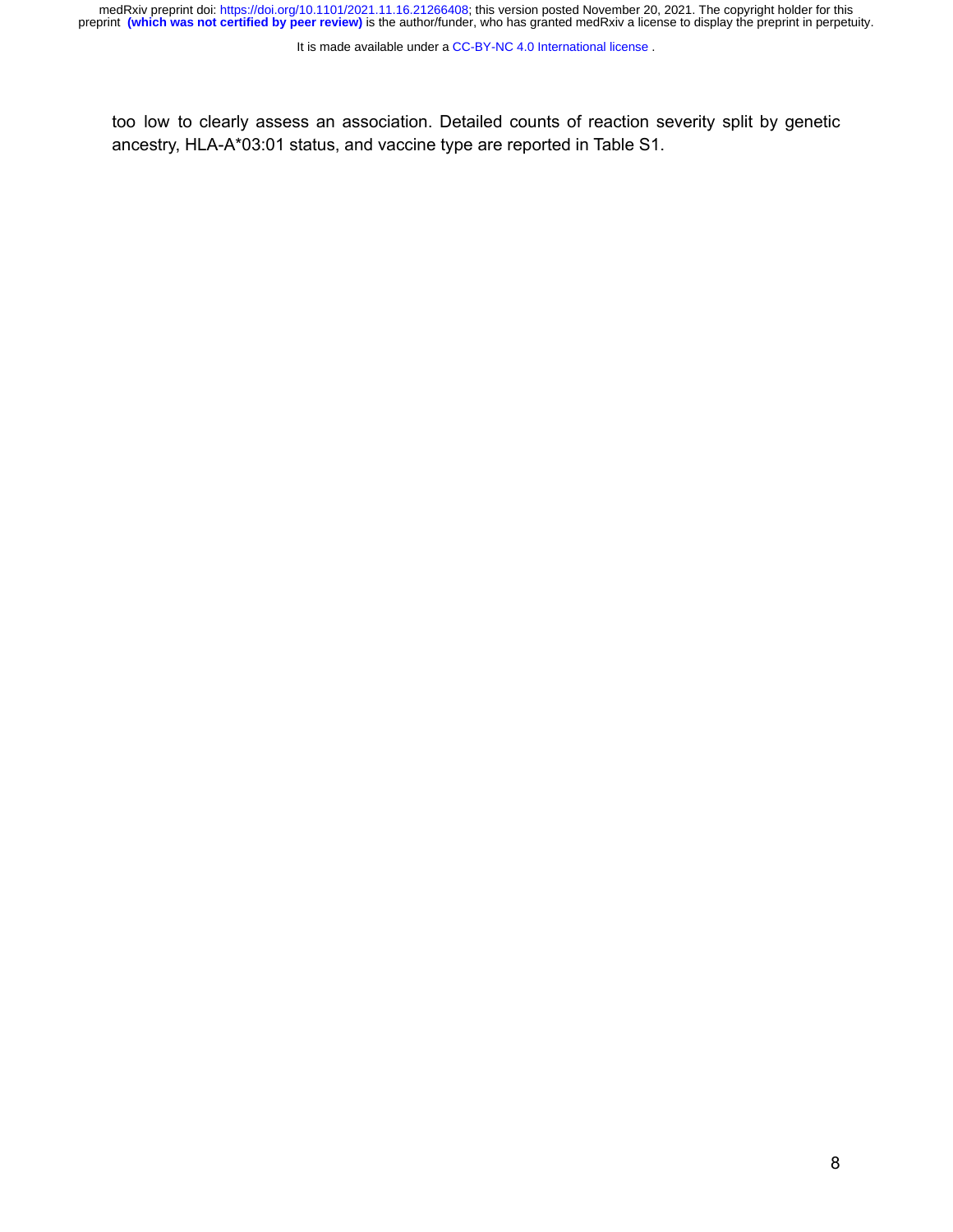

Figure 2. Risk of vaccine side effects by HLA-A\*03:01 genotype and vaccine type. A and D) Broken down by whether they had COVID-19 prior to vaccination. B and E) Broken down by sex (COVID-19 prior to vaccine excluded). C and F) By age (COVID-19 prior to vaccine excluded). Top row (A-C): Fraction with severe or extreme reaction; Bottom row (D-F): Number of vaccine reaction symptoms per person. European genetic ancestry with Pfizer-BioNTech or Moderna only shown.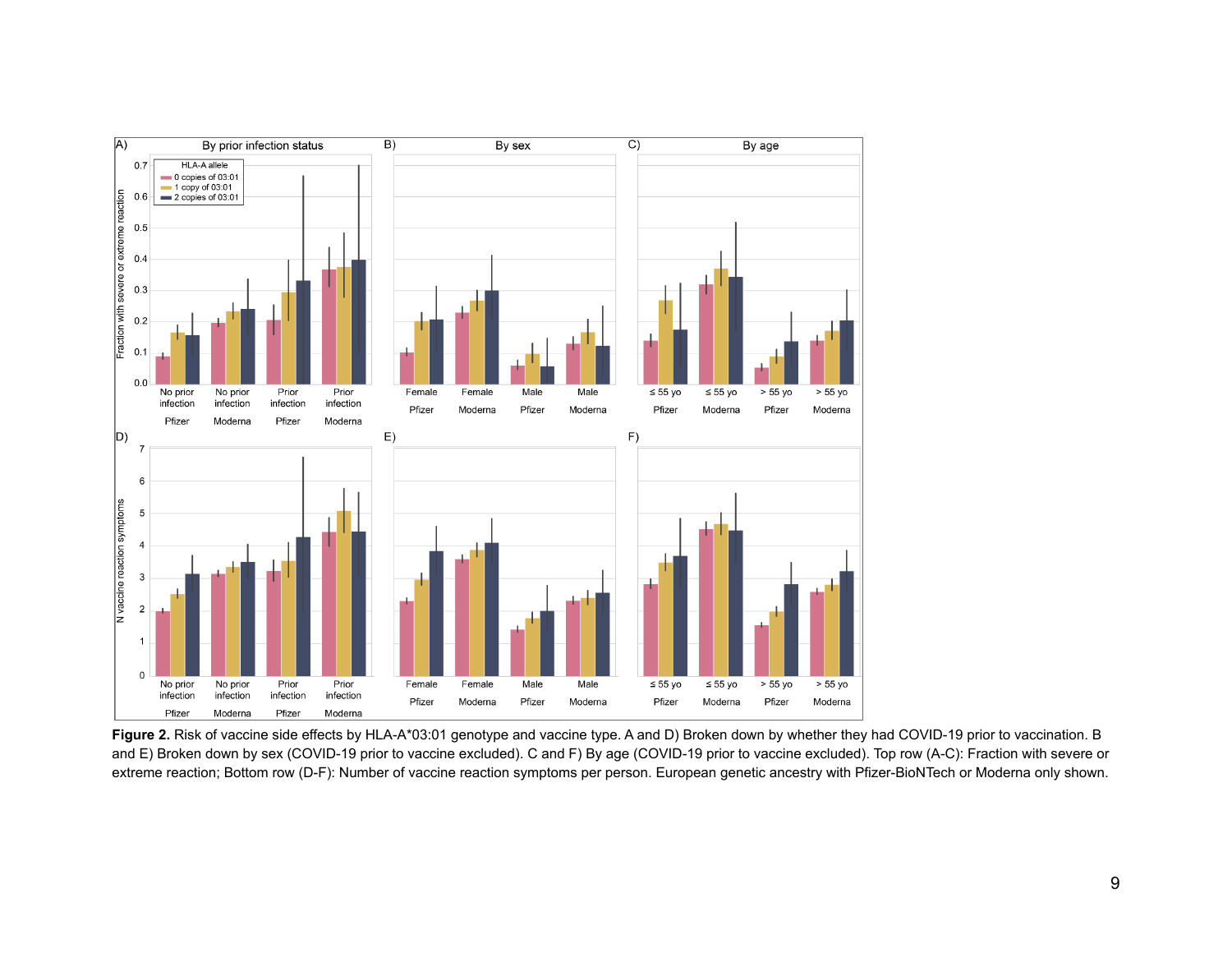It is made available under a [CC-BY-NC 4.0 International license](http://creativecommons.org/licenses/by-nc/4.0/) .

# *Specific vaccine reaction phenotypes are associated with HLA-A\*03:01*

To understand the severity scores more deeply, we next analyzed the individual symptoms that participants reported as occurring after receiving the vaccine, split into Pfizer-BioNTech and Moderna subsets. We identified that in Pfizer-BioNTech recipients, HLA-A\*03:01 was most strongly associated with increased risk of fever (p=1.76E-14), chills (p=6.15E-13), feeling unwell (p=5.73E-10) and fatigue (p=5.60E-07) after receiving the vaccine (Figure 3). The ORs for these reactions ranged from 1.44-2.09, with 41% of those with 1 HLA-A\*03:01 copy who received a Pfizer vaccine having at least two of these four symptoms, 27% of those with 2 copies, and 19% of those with 0 copies. Associations with joint pain, headache, swollen lymph nodes, headache and nausea were less predictive but still statistically significant (p<0.001). In contrast, none of these symptoms were significantly associated with HLA-A\*03:01 in Moderna recipients (Figure 3).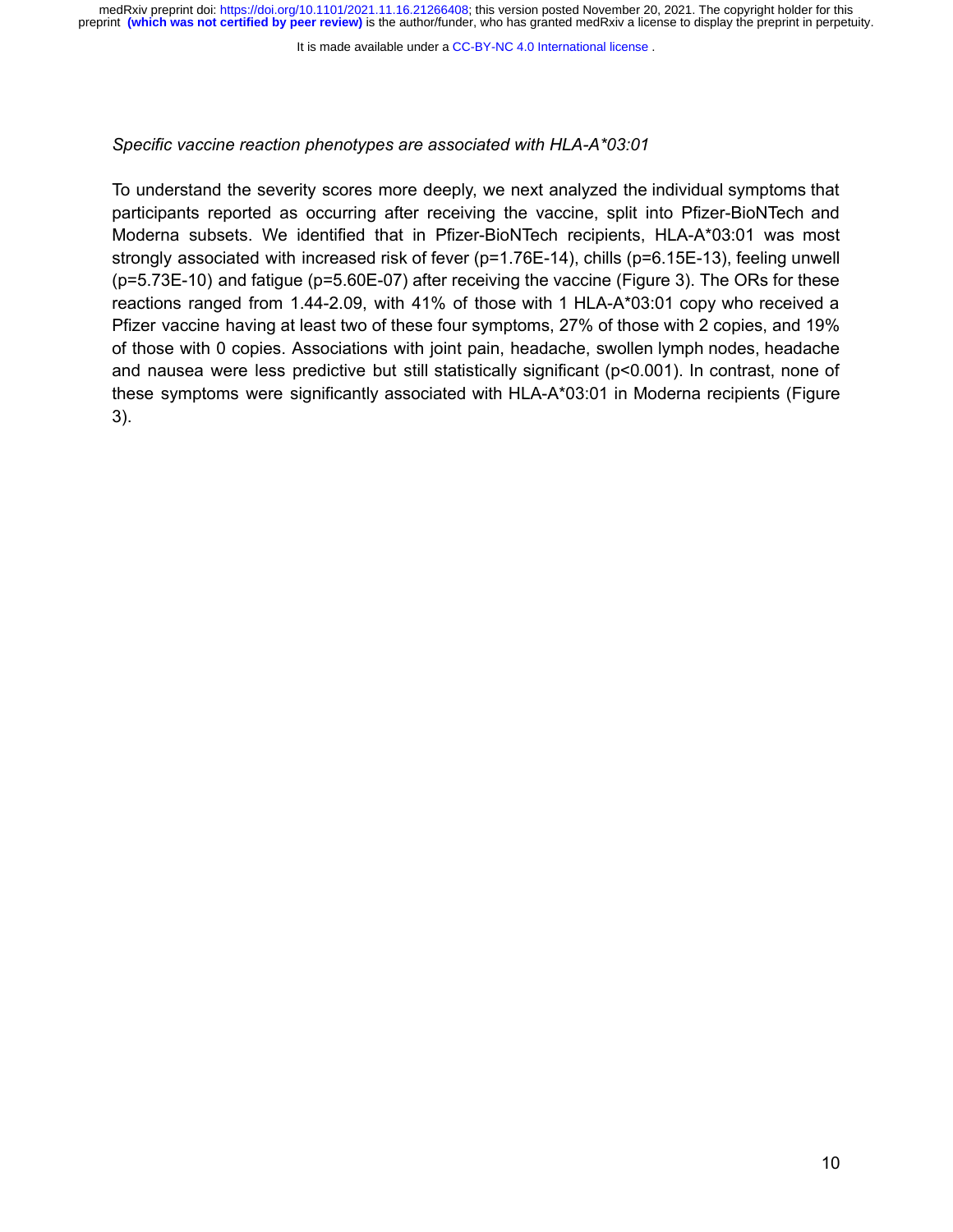

Figure 3. Odds ratios and 95% Confidence Interval (CI) for specific vaccine responses in an additive genetic analysis (regenie) of HLA-A\*03:01 in European ancestry individuals (n=9,636). \*p<0.001 in Pfizer-BioNTech recipients (A); no associations were significant in Moderna recipients (B).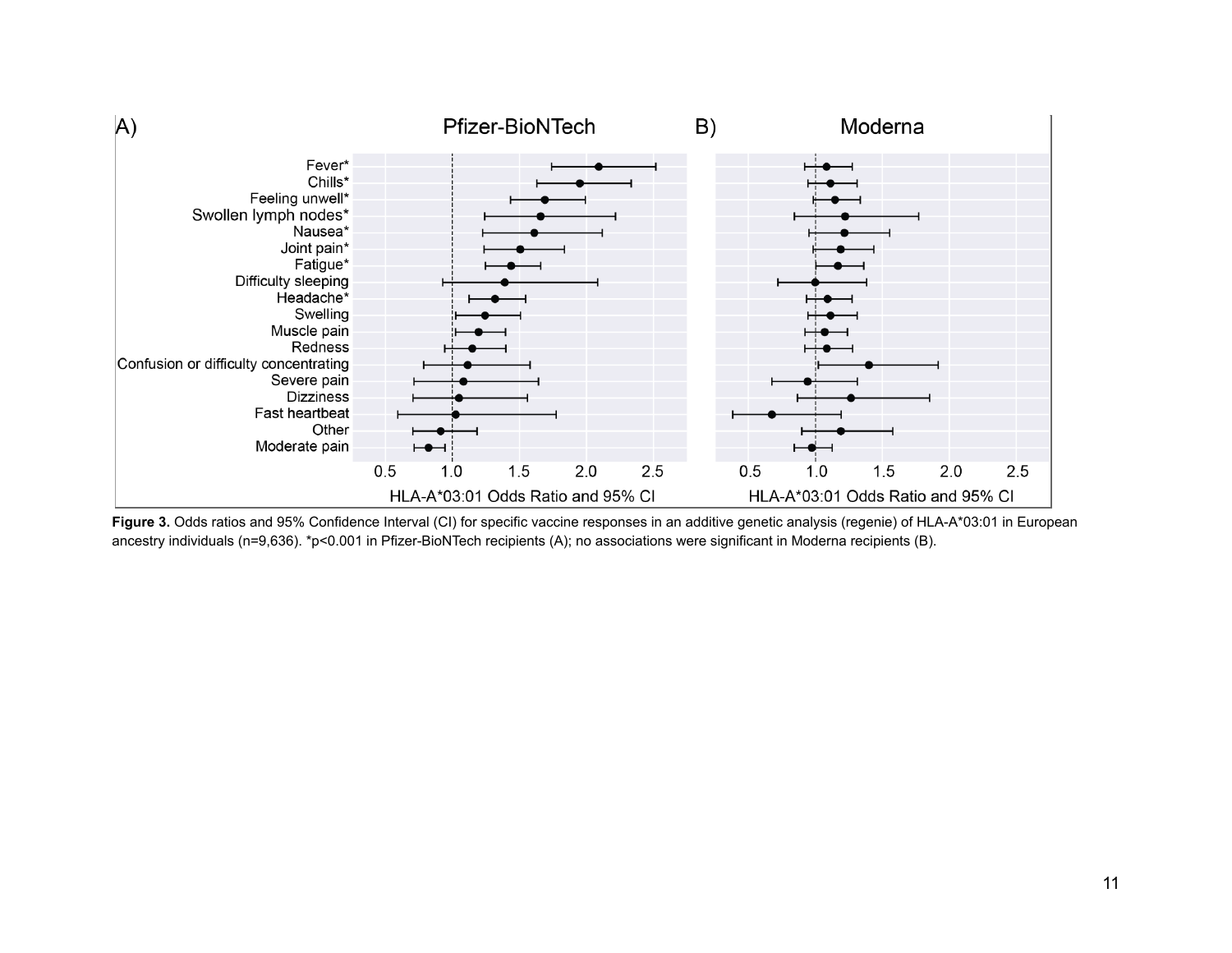It is made available under a [CC-BY-NC 4.0 International license](http://creativecommons.org/licenses/by-nc/4.0/) .

#### **Discussion**

Here, we identified an HLA type, HLA-A\*03:01, with a strong association with reactions to COVID-19 vaccines. We find that, all else being equal, individuals with this HLA type who received the Pfizer-BioNTech vaccine are approximately twice as likely to have a severe or extreme reaction following COVID-19 vaccination. Chills and fever were the two specific side effects that were most enriched in individuals carrying 1 or 2 copies of HLA-A\*03:01 compared to individuals with two other HLA-A alleles. This association was present in the Helix DNA Discovery cohort, as well as the Healthy Nevada Project cohort. We find this association to trend across age groups, sex, and whether the person had a personal history of COVID-19 prior to vaccination, all of which are known to be associated with severity of vaccine reaction. We find that the effect of this variant was almost entirely driven by participants who had received the Pfizer-BioNTech vaccine. The signal for the association was very weak in those receiving the Moderna vaccine and did not approach genome-wide significance, despite a sample size roughly equal to that of the Pfizer vaccine recipients. This difference is surprising given the similarities between the two mRNA vaccines, but it is possible that the increased prevalence of vaccine reactions in Moderna recipients may make the signal harder to identify in that subgroup (Figure 2, S1, S4). Our sample size for J&J and other vaccines were too low for adequate analysis power.

Replication of the result in other cohorts who were mostly vaccinated with non-mRNA COVID-19 vaccines will be informative to hypothesize about potential mechanisms leading to these severe reactions. An effect could be linked to a common peptide derived from all vaccines showing an association. The alternative where the effect is only seen robustly for the Pfizer-BioNTech mRNA vaccine could lead to the hypothesis that the reaction is driven by a peptide unique to the Pfizer-BioNTech vaccine. Importantly, as we were preparing this manuscript, 23andMe published blog on their blog ([https://blog.23andme.com/23andme-research/reaction-to-covid-vaccine/,](https://blog.23andme.com/23andme-research/reaction-to-covid-vaccine/) accessed 14 November 2021) showing that HLA-A\*03:01 was also the strongest genetic association with COVID-19 vaccine response in their cohort with a p-value p=1.5E-130. No additional details regarding the effect by vaccine type, dose, or symptoms were available yet.

An association of HLA-A\*03:01 with reactogenicity to other non-COVID-19 vaccines could also be informative. However, to our knowledge, very few studies have been published reporting genetic associations with reactogenicity after non live-attenuated vaccines. In the past, a few studies have investigated the genetics of response to vaccines by looking at the levels of antibodies after a certain time period in vaccine recipients, often identifying associations with HLA genes<sup>[15,16](https://paperpile.com/c/dViNnc/FLfh+1IPZ)</sup>. Other studies have elucidated why some patients presented with a rare life-threatening disease following vaccinations with live-attenuated vaccines<sup>[17](https://paperpile.com/c/dViNnc/8Hy3)</sup>. For example, genetic defects in the IL-12 dependent IFN-gamma pathway cause BCGitis after BCG vaccination<sup>[18](https://paperpile.com/c/dViNnc/7sHU)</sup>. The difficulty of collecting appropriate phenotype information on the reaction to a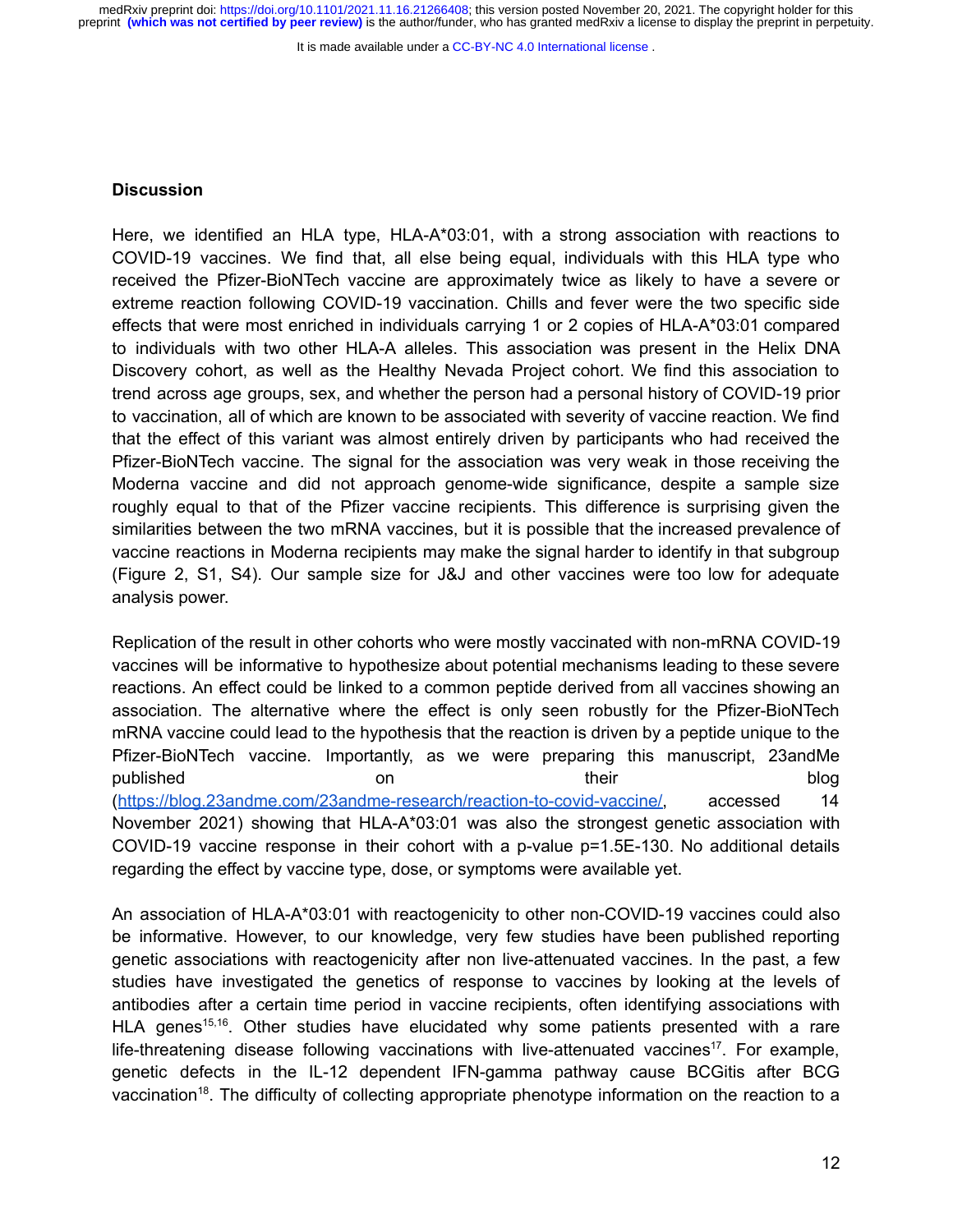It is made available under a [CC-BY-NC 4.0 International license](http://creativecommons.org/licenses/by-nc/4.0/) .

vaccine with standard medical data or electronic health records could be one reason to explain the small number of these studies. Another reason may be the difficulty to justify sequencing individuals to investigate a transient phenotype. The ability for us to ask new questions and gain new biological insights highlight the importance of continuing to survey and engage participants who are enrolled in ongoing genetic research projects.

This study raises many new questions about the potential role of HLA-A\*03:01 in severe reactions following vaccination. Lastly, it is important to emphasize that our study defined a severe reaction to the vaccine as a reaction that would interfere with daily routine shortly after receiving the vaccine. These reactions were symptoms such as chills or fever, which cannot be compared with the severity of COVID-19 disease experienced by many individuals. COVID-19 vaccines have consistently been shown to be safe and very effective to prevent hospitalizations and life-threatening disease following SARS-CoV-2 infections<sup>[2,3,13](https://paperpile.com/c/dViNnc/I9s8+vaEI+Sc9Z)</sup>.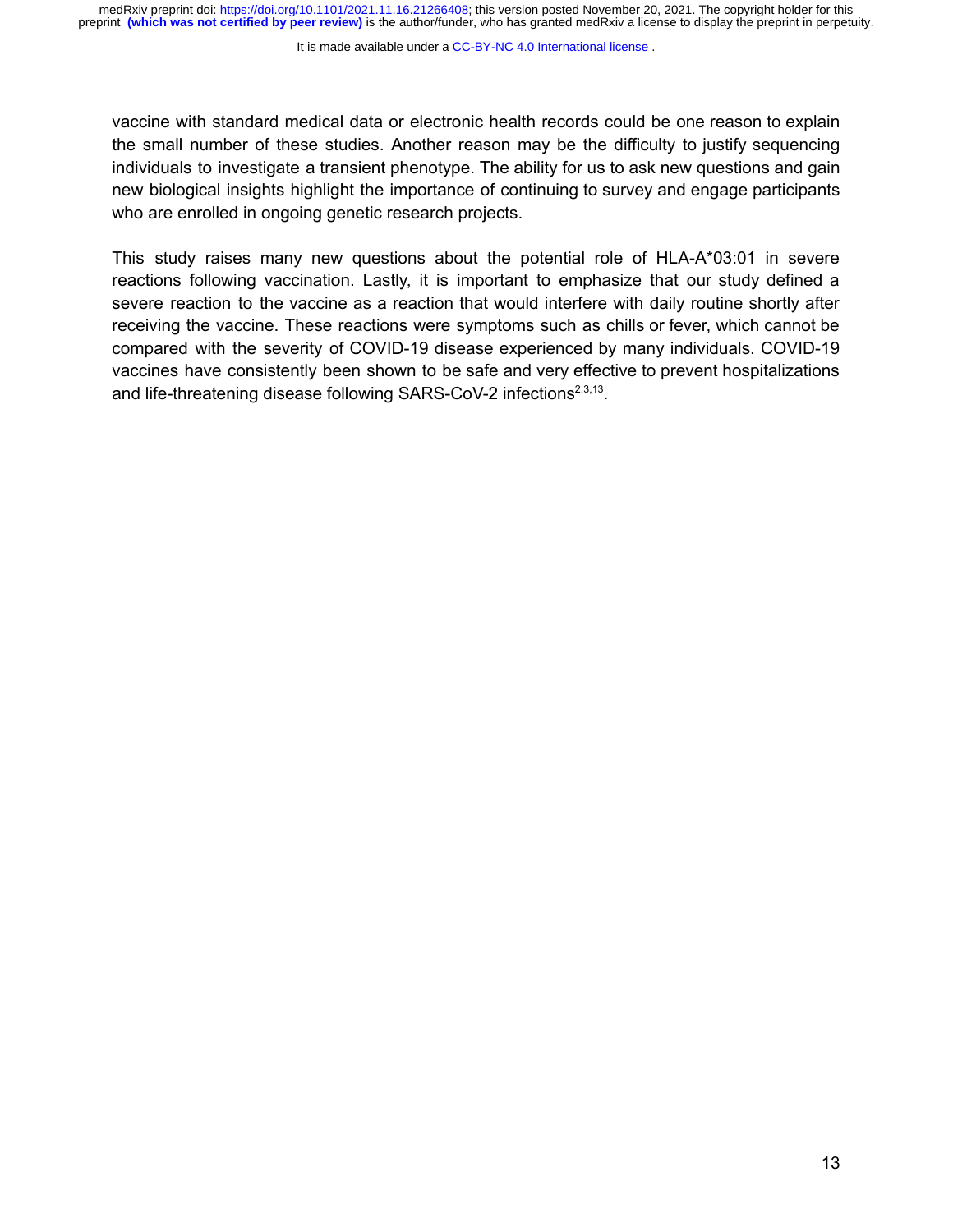It is made available under a [CC-BY-NC 4.0 International license](http://creativecommons.org/licenses/by-nc/4.0/) .

## **Acknowledgements**

Funding was provided to DRI by the Nevada Governor's Office of Economic Development. Funding was provided to the Renown Institute for Health Innovation by Renown Health and the Renown Health Foundation. We acknowledge the entire Helix Bioinformatics team for their contributions to the production exome sequencing pipeline. We thank C. Clinton, KT Farley and E. Levin for their contribution running the Helix DNA Discovery Project and the work with the IRB. We thank all of the genomic representatives of the Healthy Nevada Project (HNP). We thank Renown Health and DRI marketing for helping to launch the HNP project. We thank the participants in the Helix DNA Discovery Project, and the Healthy Nevada Project.

# **References**

- 1. [Chapin-Bardales, J., Gee, J. & Myers, T. Reactogenicity Following Receipt of mRNA-Based](http://paperpile.com/b/dViNnc/4pSY) [COVID-19 Vaccines.](http://paperpile.com/b/dViNnc/4pSY) *JAMA* **325**, 2201–2202 (2021).
- 2. Polack, F. P. *et al.* [Safety and Efficacy of the BNT162b2 mRNA Covid-19 Vaccine.](http://paperpile.com/b/dViNnc/vaEI) *N. Engl. J. Med.* **383**[, 2603–2615 \(2020\).](http://paperpile.com/b/dViNnc/vaEI)
- 3. Baden, L. R. *et al.* [Efficacy and Safety of the mRNA-1273 SARS-CoV-2 Vaccine.](http://paperpile.com/b/dViNnc/I9s8) *N. Engl. J. Med.* **384**[, 403–416 \(2021\).](http://paperpile.com/b/dViNnc/I9s8)
- 4. Menni, C. *et al.* [Vaccine side-effects and SARS-CoV-2 infection after vaccination in users of](http://paperpile.com/b/dViNnc/8etY) [the COVID Symptom Study app in the UK: a prospective observational study.](http://paperpile.com/b/dViNnc/8etY) *Lancet Infect. Dis.* **21**[, 939–949 \(2021\).](http://paperpile.com/b/dViNnc/8etY)
- 5. [COVID-19 Host Genetics Initiative. Mapping the human genetic architecture of COVID-19.](http://paperpile.com/b/dViNnc/vZ5T) *Nature* [\(2021\) doi:](http://paperpile.com/b/dViNnc/vZ5T)[10.1038/s41586-021-03767-x](http://dx.doi.org/10.1038/s41586-021-03767-x)[.](http://paperpile.com/b/dViNnc/vZ5T)
- 6. [Casanova, J.-L., Su, H. C. & COVID Human Genetic Effort. A Global Effort to Define the](http://paperpile.com/b/dViNnc/0k8P) [Human Genetics of Protective Immunity to SARS-CoV-2 Infection.](http://paperpile.com/b/dViNnc/0k8P) *Cell* **181**, 1194–1199 [\(2020\).](http://paperpile.com/b/dViNnc/0k8P)
- 7. [Introducing the Helix DNA Discovery Project.](http://paperpile.com/b/dViNnc/Eyfro) <https://blog.helix.com/helix-dna-discovery-project/> [\(2018\).](http://paperpile.com/b/dViNnc/Eyfro)
- 8. Grzymski, J. J. *et al.* [Population Health Genetic Screening for Tier 1 Inherited Diseases in](http://paperpile.com/b/dViNnc/rCjpF) [Northern Nevada: 90% of At-Risk Carriers are Missed.](http://paperpile.com/b/dViNnc/rCjpF) *bioRxiv* 650549 (2019)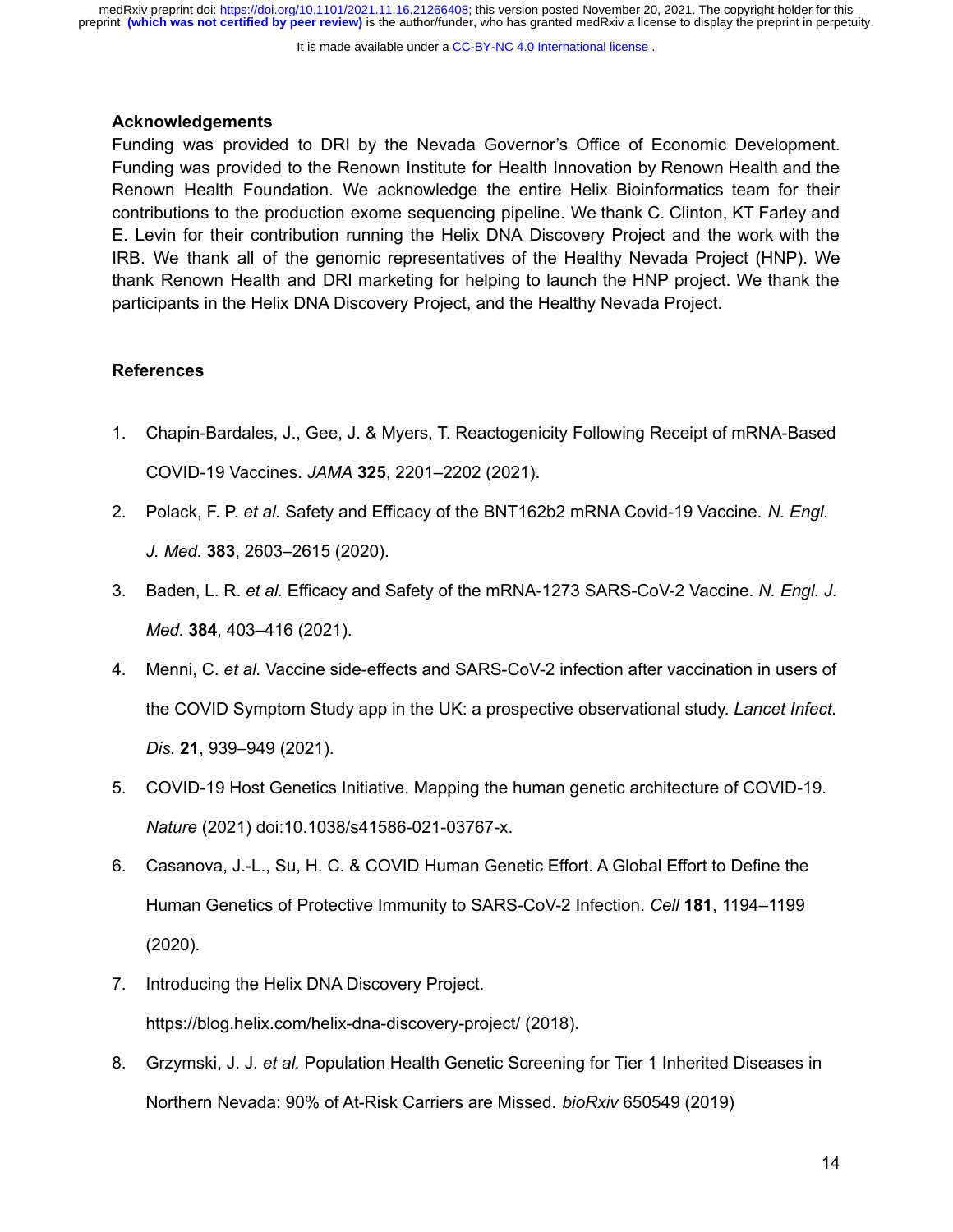It is made available under a [CC-BY-NC 4.0 International license](http://creativecommons.org/licenses/by-nc/4.0/) .

[doi:](http://paperpile.com/b/dViNnc/rCjpF)[10.1101/650549](http://dx.doi.org/10.1101/650549)[.](http://paperpile.com/b/dViNnc/rCjpF)

- 9. Cirulli, E. T. *et al.* [Genome-wide rare variant analysis for thousands of phenotypes in over](http://paperpile.com/b/dViNnc/Q5Faf) [70,000 exomes from two cohorts.](http://paperpile.com/b/dViNnc/Q5Faf) *Nat. Commun.* **11**, 542 (2020).
- 10. [Helix's Exome+ Performance White Paper. \(2019\).](http://paperpile.com/b/dViNnc/yAT5)
- 11. Zheng, X. *et al.* [HIBAG--HLA genotype imputation with attribute bagging.](http://paperpile.com/b/dViNnc/CxjC) *[Pharmacogenomics J.](http://paperpile.com/b/dViNnc/CxjC)* **14**, 192–200 (2014).
- 12. Mbatchou, J. *et al.* [Computationally efficient whole genome regression for quantitative and](http://paperpile.com/b/dViNnc/Q44Nu) binary traits. *Cold Spring Harbor Laboratory* [2020.06.19.162354 \(2020\)](http://paperpile.com/b/dViNnc/Q44Nu) [doi:](http://paperpile.com/b/dViNnc/Q44Nu)[10.1101/2020.06.19.162354](http://dx.doi.org/10.1101/2020.06.19.162354)[.](http://paperpile.com/b/dViNnc/Q44Nu)
- 13. Sadoff, J. *et al.* [Safety and Efficacy of Single-Dose Ad26.COV2.S Vaccine against](http://paperpile.com/b/dViNnc/Sc9Z) Covid-19. *N. Engl. J. Med.* **384**[, 2187–2201 \(2021\).](http://paperpile.com/b/dViNnc/Sc9Z)
- 14. Gonzalez-Galarza, F. F. *et al.* [Allele frequency net database \(AFND\) 2020 update:](http://paperpile.com/b/dViNnc/O9XC) [gold-standard data classification, open access genotype data and new query tools.](http://paperpile.com/b/dViNnc/O9XC) *Nucleic Acids Res.* **48**[, D783–D788 \(2020\).](http://paperpile.com/b/dViNnc/O9XC)
- 15. Chung, S. *et al.* [GWAS identifying HLA-DPB1 gene variants associated with](http://paperpile.com/b/dViNnc/FLfh) [responsiveness to hepatitis B virus vaccination in Koreans: Independent association of](http://paperpile.com/b/dViNnc/FLfh) [HLA-DPB1\\*04:02 possessing rs1042169 G - rs9277355 C - rs9277356 A.](http://paperpile.com/b/dViNnc/FLfh) *J. Viral Hepat.* **26**[, 1318–1329 \(2019\).](http://paperpile.com/b/dViNnc/FLfh)
- 16. Png, E. *et al.* [A genome-wide association study of hepatitis B vaccine response in an](http://paperpile.com/b/dViNnc/1IPZ) [Indonesian population reveals multiple independent risk variants in the HLA region.](http://paperpile.com/b/dViNnc/1IPZ) *Hum. Mol. Genet.* **20**[, 3893–3898 \(2011\).](http://paperpile.com/b/dViNnc/1IPZ)
- 17. [Pöyhönen, L., Bustamante, J., Casanova, J.-L., Jouanguy, E. & Zhang, Q. Life-Threatening](http://paperpile.com/b/dViNnc/8Hy3) [Infections Due to Live-Attenuated Vaccines: Early Manifestations of Inborn Errors of](http://paperpile.com/b/dViNnc/8Hy3) Immunity. *J. Clin. Immunol.* **39**[, 376–390 \(2019\).](http://paperpile.com/b/dViNnc/8Hy3)
- 18. Lichtenauer-Kaligis, E. G. R. *et al.* [Severe Mycobacterium bovis BCG infections in a large](http://paperpile.com/b/dViNnc/7sHU) [series of novel IL–12 receptor β1 deficient patients and evidence for the existence of partial](http://paperpile.com/b/dViNnc/7sHU)